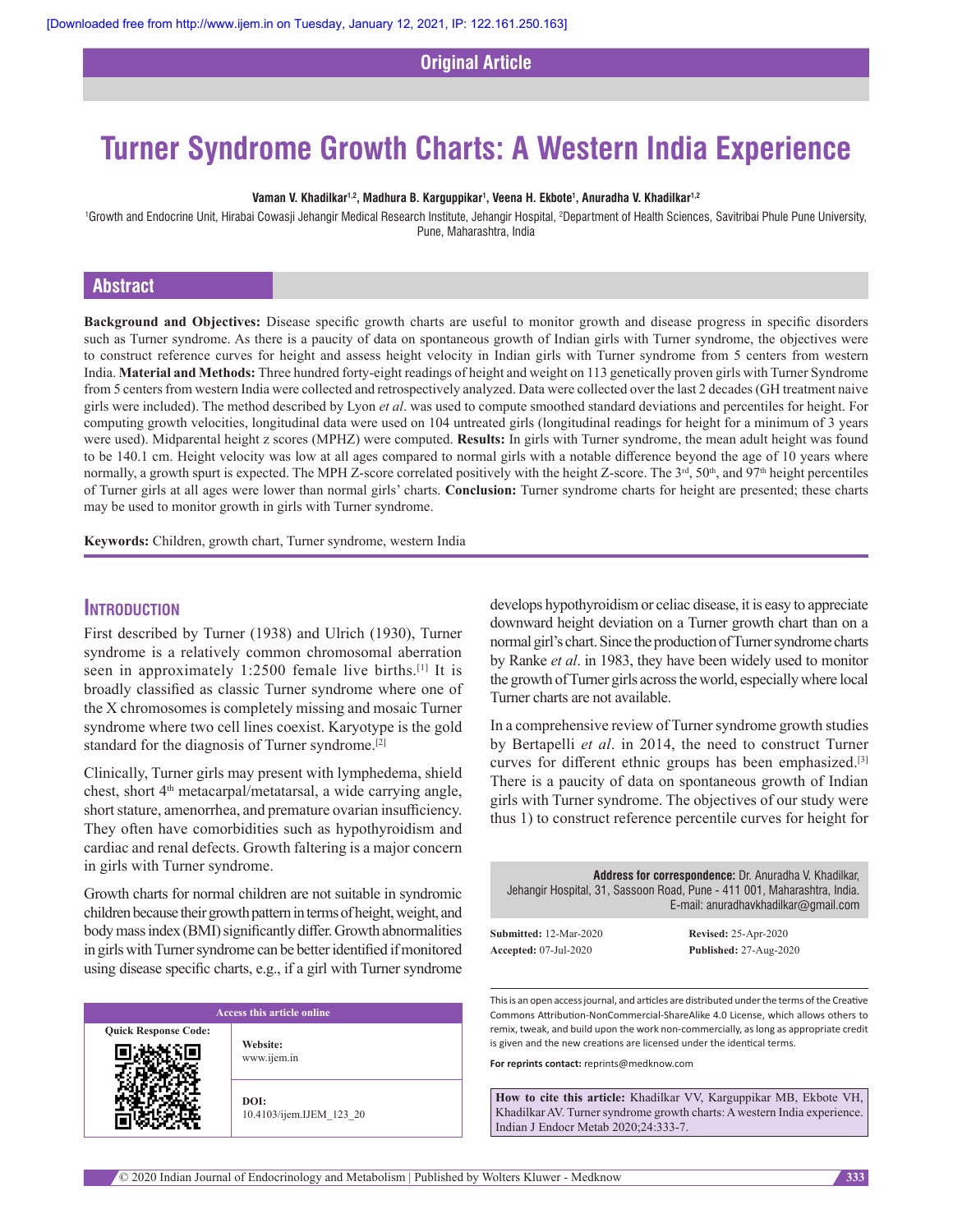1–18‑year old Turner syndrome Indian girls from western India, 2) to assess height velocity, and 3) to compare these growth parameters with available international data on Turner syndrome girls.

# **Material and Methods**

This was an observational, retrospective study. Deidentified data on 113 genetically proven growth hormone treatment naïve Turner girls from 5 centers from western India was collated for the study. Estrogen replacement therapy was started beyond the age of 13 years (mean age 13.8 years) and no patient had received hormone replacement therapy before the first height measurement. Girls with comorbidities and untreated hypothyroidism were excluded  $(n=3)$ ; growth data on girls from 2000–2019 was included in the study. Three hundred and forty-eight readings on a total of 113 Turner syndrome girls were available for analysis. The population that visited the tertiary level center had mixed ethnic population, their ethnic origins were traced and these were: 77 from west (68.3%), 11 from south (9.7%), 15 from north (13.2%), 6 from central (5.3%), and 4 (3.5%) from east Indian origin. Midparental height (MPH) records were available on 88 children. Height could be measured only for 88 couples and, hence, those have been included for analysis. In other patients, height for only one of the parents was available and these were not included for analysis for MPH. Since this was a retrospective study where data was deidentified, a waiver was obtained from the institutional ethics committee.

All data were entered in Microsoft excel and cleaned; data was analyzed using the LibreOfficeCalc v6.0.3.2 and PSPP Gnu software v1.0.1. Age wise means and standard deviation (SD) for height, weight, and BMI were computed. Height, weight, and BMI were converted to Z‑scores using Indian reference data.[4] MPH was computed (father's height + mother's height/2–6.5) and Z scores for girls' height and MPH were calculated.[5] Correlation analysis between Z‑score of girls' height and MPH was carried out.

The means of the height were smoothed using the cubic spline method.[6] For generating smoothed height percentiles, the method described by Lyon *et al*. was used.[7] For computing growth velocities, longitudinal data from 101 (out of 113 GH naive girls with Turner syndrome in whom longitudinal readings for height were available for a minimum of 3 years) was used. Growth velocity was calculated as change in height over change in time and annualized velocities were computed. The data used in computing growth velocities had a minimum interval of 6 months between 2 readings. The age at height velocity was rounded off to the closest full year. As the number of readings for height velocity were insufficient to generate percentiles at younger ages, medians and SD of height velocity were computed.

To compare height percentiles created for Turner girls with Indian reference data, percentiles generated in the current study and Indian Academy of Paediatrics charts were plotted together.[4] To compare with available international data, the 50<sup>th</sup> percentile from the current study was plotted against the 50<sup>th</sup> centile of other available studies.

#### **Results**

A total of 113 girls with Turner syndrome at a mean age of 13.3 years from western India were studied. The karyotype abnormalities detected were  $45x$  in  $53.9\%$ ; $45x$ ,  $46 \times x$  in 16.8%;  $46 \times i$  in 15%;  $45x$ ,  $46 \times i$  in 6.1%;  $45 \times p$  in 4.4%;  $45x$ ,  $46 \times$  y in 2.6%, and 45x, 47  $\times$  xx in 0.8%. The Y-cell line contributed to 2.6% of the data (3 patients). Reanalyzing the data after excluding these did not make a significant difference to the results; hence, they were retained in the analysis. Age wise data on mean height, weight, and BMI are presented in Table 1. The number of observations under the age of 5 years was 22, between 5 and 10 years were 45, and between 10 and 18 were 281, making a total of 348 observations for 113 subjects. The height Z scores of the Turner girls were <−2SD at all age groups while the weight and BMI Z scores ranged from  $-1.4$  to  $-2.8$  and  $-1.4$  to 0, respectively. Mean height Z score was −2.8 (0.47), whereas mean midparental height Z score (MPHZ) was −0.6 (0.99). The height Z score and MPH Z‑score were significantly, positively correlated (correlation coefficient 0.26,  $P = 0.016$ .

Of the 113 girls, 2 girls entered puberty and 1 menstruated spontaneously. The mean age of onset of puberty was 11.8 years and that of menarche was 13.8 years. Puberty was induced using hormone replacement therapy in 39 girls at a mean age of 13.8 years.

Table 2 illustrates the height percentiles for Turner girls from 1–18 years and Figure 1 depicts a comparison of height percentiles of Turner girls with World Health

**Table 1: Turner Girls' Mean height, weight, and BMI with** 

| WHO/IAP Z scores |             |             |           |        |        |             |
|------------------|-------------|-------------|-----------|--------|--------|-------------|
| Age              | Height (SD) | Weight (SD) | BMI (SD)  | Htz    | Wtz    | <b>BMIz</b> |
| $\mathbf{1}$     | 67.1(3.2)   | 6.6(0.3)    | 14.6(0.8) | $-2.9$ | $-2.8$ | $-1.4$      |
| $\overline{2}$   | 76.8 (3.6)  | 8.6(1.1)    | 14.5(0.4) | $-2.6$ | $-2.9$ | $-0.9$      |
| 3                | 85.3(4)     | 10.4(0.4)   | 14.3(0.6) | $-2.4$ | $-2.7$ | $-0.9$      |
| $\overline{4}$   | 91.7(4.3)   | 11.9(0.6)   | 14.2(1.2) | $-2.4$ | $-2.7$ | $-0.8$      |
| 5                | 96.8(4.5)   | 13.2(1)     | 14.1(1.5) | $-2.1$ | $-1.5$ | $-0.1$      |
| 6                | 101.4 (4.8) | 14.6(2.2)   | 14.1(1.6) | $-2.2$ | $-1.5$ | $-0.2$      |
| 7                | 105.8(5)    | 16.3(3.1)   | 14.4(2.8) | $-2.3$ | $-1.5$ | $-0.2$      |
| 8                | 110(5.2)    | 18.2(4.7)   | 14.8(3.2) | $-2.4$ | $-1.5$ | $-0.1$      |
| 9                | 113.9(5.4)  | 20.3(7.8)   | 15.5(7.1) | $-2.6$ | $-1.5$ | $-0.1$      |
| 10               | 117.8(5.5)  | 22.5(5.4)   | 16.2(2.8) | $-2.7$ | $-1.6$ | $-0.1$      |
| 11               | 121.4(5.7)  | 24.8(5.8)   | 17(3.1)   | $-3.0$ | $-1.7$ | $-0.2$      |
| 12               | 124.8(5.9)  | 27(3.9)     | 17.6(2.1) | $-3.2$ | $-1.8$ | $-0.2$      |
| 13               | 128.2(6)    | 29.2 (5.7)  | 18(2.4)   | $-3.4$ | $-1.9$ | $-0.3$      |
| 14               | 131.4 (6.2) | 31.5(6.9)   | 18.4(3.3) | $-3.5$ | $-2.0$ | $-0.4$      |
| 15               | 134.6 (6.3) | 33.8(7.2)   | 18.8(2.8) | $-3.4$ | $-1.9$ | $-0.4$      |
| 16               | 137.4 (6.5) | 36.2(4.6)   | 19.3(4.2) | $-3.3$ | $-1.8$ | $-0.4$      |
| 17               | 139.2(6.5)  | 38.8(5.4)   | 20(2.6)   | $-3.2$ | $-1.6$ | $-0.2$      |
| 18               | 140.1(6.6)  | 41.5(7.9)   | 21(4.5)   | $-3.3$ | $-1.4$ | 0.0         |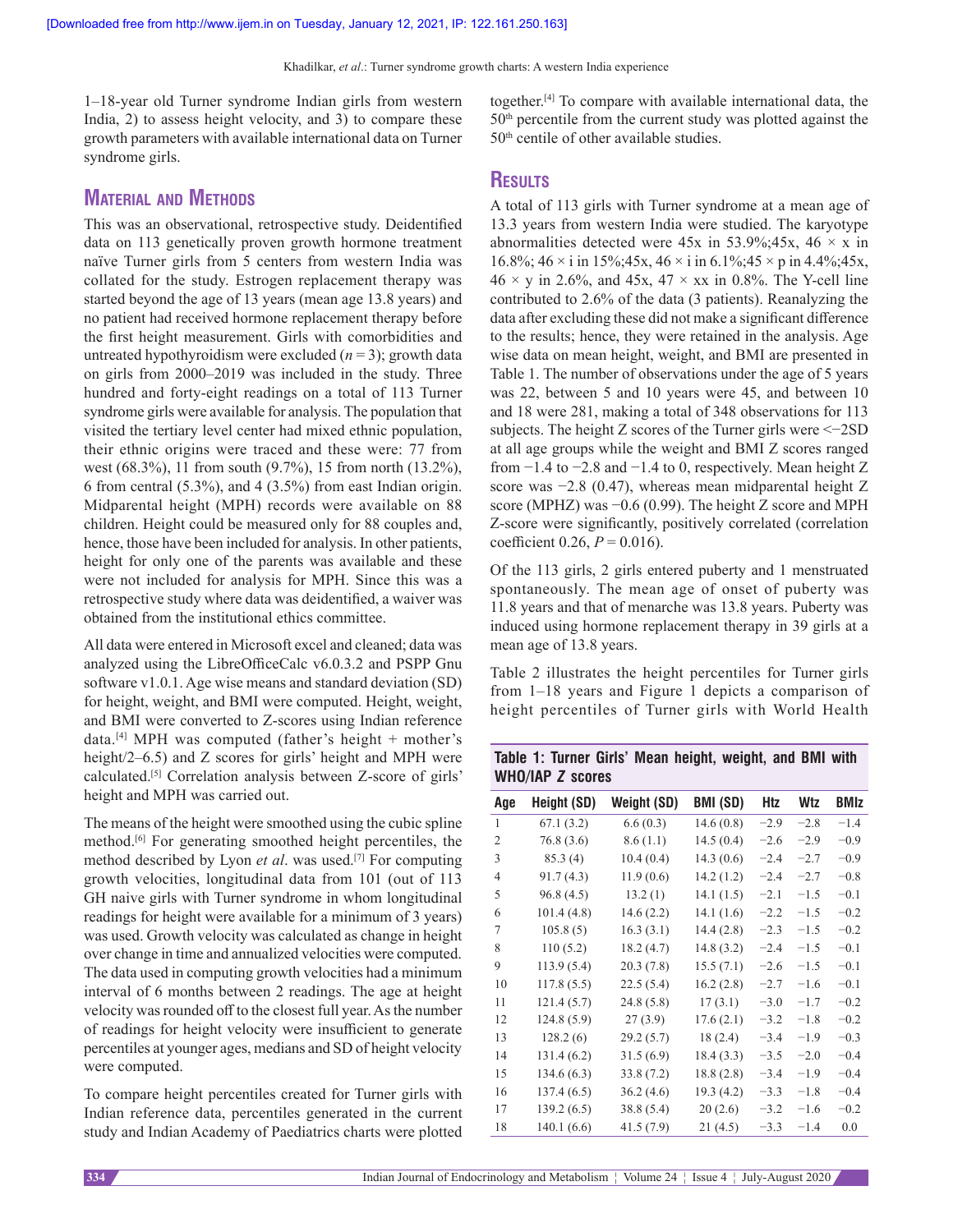| Khadilkar, et al.: Turner syndrome growth charts: A western India experience |  |  |  |
|------------------------------------------------------------------------------|--|--|--|
|                                                                              |  |  |  |

|     |                 | Table 2: Height percentiles for Turner syndrome girls |                  |       |       |       |                  |
|-----|-----------------|-------------------------------------------------------|------------------|-------|-------|-------|------------------|
| Age | 3 <sup>rd</sup> | 10th                                                  | 25 <sup>th</sup> | 50th  | 75th  | 90th  | 97 <sup>th</sup> |
| 1   | 61.1            | 63.0                                                  | 65.0             | 67.1  | 69.2  | 71.2  | 73.1             |
| 2   | 70.0            | 72.1                                                  | 74.4             | 76.8  | 79.2  | 81.5  | 83.7             |
| 3   | 77.7            | 80.1                                                  | 82.6             | 85.3  | 88.0  | 90.5  | 92.9             |
| 4   | 83.5            | 86.1                                                  | 88.8             | 91.7  | 94.6  | 97.3  | 99.9             |
| 5   | 88.1            | 90.9                                                  | 93.7             | 96.8  | 99.8  | 102.7 | 105.4            |
| 6   | 92.3            | 95.2                                                  | 98.2             | 101.4 | 104.6 | 107.6 | 110.4            |
| 7   | 96.3            | 99.3                                                  | 102.4            | 105.8 | 109.1 | 112.2 | 115.2            |
| 8   | 100.1           | 103.2                                                 | 106.5            | 110.0 | 113.4 | 116.7 | 119.8            |
| 9   | 103.7           | 107.0                                                 | 110.3            | 113.9 | 117.5 | 120.9 | 124.1            |
| 10  | 107.3           | 110.6                                                 | 114.1            | 117.8 | 121.5 | 125.0 | 128.3            |
| 11  | 110.6           | 114.0                                                 | 117.6            | 121.4 | 125.3 | 128.9 | 132.3            |
| 12  | 113.7           | 117.2                                                 | 120.9            | 124.8 | 128.7 | 132.4 | 136.0            |
| 13  | 116.8           | 120.4                                                 | 124.2            | 128.2 | 132.2 | 136.0 | 139.7            |
| 14  | 119.7           | 123.4                                                 | 127.3            | 131.4 | 135.5 | 139.4 | 143.1            |
| 15  | 122.6           | 126.4                                                 | 130.4            | 134.6 | 138.9 | 142.9 | 146.7            |
| 16  | 125.2           | 129.0                                                 | 133.1            | 137.4 | 141.8 | 145.8 | 149.7            |
| 17  | 126.7           | 130.7                                                 | 134.8            | 139.2 | 143.6 | 147.7 | 151.6            |
| 18  | 127.6           | 131.5                                                 | 135.7            | 140.1 | 144.5 | 148.7 | 152.6            |

Organization (WHO, under 5) and Indian reference data (5– 18 years).<sup>[4]</sup> The  $3<sup>rd</sup>$ ,  $50<sup>th</sup>$ , and  $97<sup>th</sup>$  percentiles of Turner data at all ages were lower than those of normal Indian girls and this effect was more pronounced after the pubertal age.

Height velocity means and SD of the present study in comparison with that of normal Indian girls is presented in Table 3. [8] Turner girls had the highest growth velocity in infancy, it dropped to 6.8 cm in the third year; the mean height velocity from 4–9 years was 4.9 cm/year beyond which it was <4 cm/year due to lack of the pubertal growth spurt.

Figure 2 illustrates the comparison of mean height of girls from current study with those reported by Ranke *et al*., Isojima *et al*., and Low *et al*. It was observed that Indian Turner syndrome girls were shorter at all ages when compared with Ranke *et al*.'s study but were comparable with Asian studies of Low *et al.* and Isojima *et al*. [9‑11]

### **Discussion**

In this retrospective, mixed longitudinal study, we present height percentiles and height velocity on 113 girls with Turner syndrome from 5 centers from western India. The number of girls included in previous global studies that have produced Turner syndrome charts ranged from 55 to 1447: 150 German girls by Ranke *et al*. [9]; 249 English girls by Brook *et al*. [12]; 55 Finnish girls by Lenko *et al*.<sup>[13]</sup>; 70 French girls by Rosenberg and Tell<sup>[14]</sup>; 1447 Japanese girls by Isojima *et al*. [11]; and 203 from Hong Kong in a study by Low *et al*. [10] Subgroup analysis of growth patterns based on karyotypes in our study did not reveal differences; other studies have also not observed major difference in growth patterns between the subtypes of Turner syndrome.[9]

We found that the MPH Z-score correlated positively with the girls' height Z score, and a similar positive correlation has been



**Figure 1:** Comparison of height charts: Turner syndrome vs. WHO-IAP

reported by Naeraa and Nielsen.[15] Mean height velocity of Turner girls was lower than that of normal Indian girls' reference data from 5 to 12 years of age. However, 13 year onwards, mean height velocity was either comparable or the growth rates of normal girls were lower possibly because they had attained adult height early as compared to Tuner girls who lack puberty and continue to grow at a low rate for a longer time. The hallmark of growth in Turner syndrome is lack of the pubertal spurt as described by many researchers. The same pattern of absence of pubertal spurt was observed in Turner girls in our study. Height velocity was observed to be lower than 4 cm beyond the age of 10 years where normally the pubertal growth spurt is expected.

Human growth is influenced by several genetic and environmental factors. Growth curves follow a recognizable pattern in normal as well as in syndromic children. The lower than average final height in girls with Turner syndrome is multifactorial due to intrauterine growth retardation, stunting between age 2–11 years, and lack of significant pubertal spurt.

Most reasons for lower final height in Turner girls may be attributed to the haploinsufficieny of SHOX gene in these girls.[9,16] We found that girls with Turner syndrome at all ages were shorter than healthy Indian girls [Figure 1]. Further, associated disorders such as hypothyroidism and celiac disease may compromise growth in these children. Hence, plotting them on Turner syndrome specific growth charts is critical to identify such deviations. Also, growth hormone is being increasingly used in India to treat Turner girls and monitoring of growth during therapy would be more appropriate if plotted on Turner charts.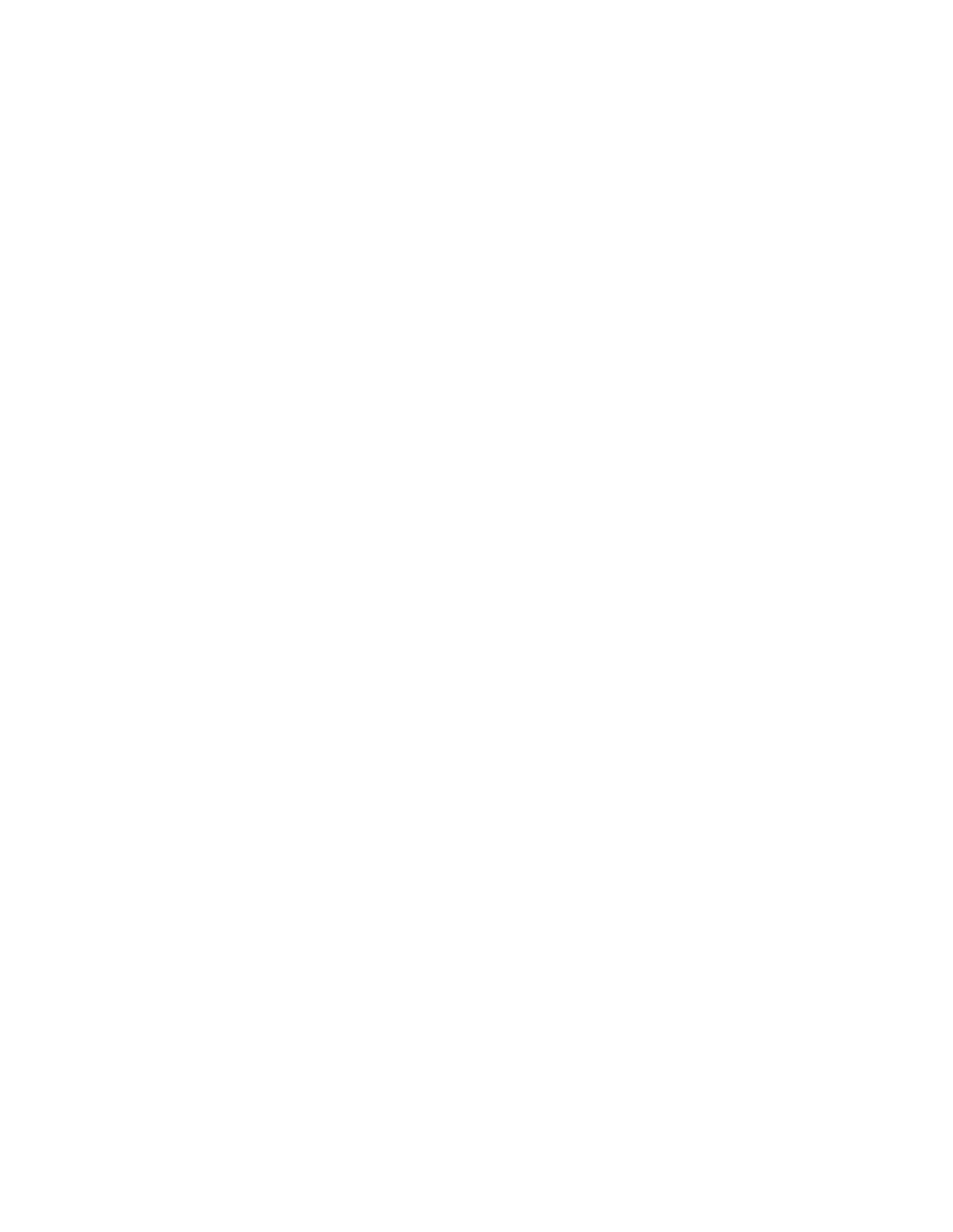**Table 3: Comparison of mean height velocity (SD) of Turner syndrome girls with normal Indian girls from 2-17 years (figures in parentheses are the standard deviations)**

| Age            | <b>Height Velocity (cm/year)</b> |                    |  |  |  |
|----------------|----------------------------------|--------------------|--|--|--|
| (years)        | <b>Turner Girl</b>               | <b>Normal Girl</b> |  |  |  |
| $\mathfrak{2}$ | 12                               |                    |  |  |  |
| 3              | $6.8 \pm 1.1$                    |                    |  |  |  |
| $\overline{4}$ | $5.2 \pm 1.0$                    |                    |  |  |  |
| 5              | $5 + 1.2$                        | $6.6 \pm 0.9$      |  |  |  |
| 6              | $4.6 \pm 1.7$                    | $6.2 \pm 1$        |  |  |  |
| 7              | $4.5 \pm 0.1$                    | $5.7 \pm 1$        |  |  |  |
| 8              | $5.5 \pm 0.1$                    | $5.7 \pm 1.3$      |  |  |  |
| 9              | $4.8 \pm 0.3$                    | $6.0 \pm 1.6$      |  |  |  |
| 10             | $3.7 \pm 0.9$                    | $6.5 \pm 1.9$      |  |  |  |
| 11             | $3.7 \pm 0.7$                    | $6.4 \pm 1.9$      |  |  |  |
| 12             | $3.3 \pm 0.9$                    | $5.1 \pm 2.2$      |  |  |  |
| 13             | $3.6 \pm 1.0$                    | $3.2 \pm 2.0$      |  |  |  |
| 14             | $2.9 \pm 0.9$                    | $1.9 \pm 1.3$      |  |  |  |
| 15             | $2.0 \pm 0.7$                    | $1.1 \pm 0.8$      |  |  |  |
| 16             | $1.8 + 0.5$                      | $0.8 \pm 0.5$      |  |  |  |
| 17             | $1.8 \pm 0.9$                    | $0.4 \pm 0$        |  |  |  |



**Figure 2:** Comparison of 50<sup>th</sup> centile for height: present study vs. international data

When compared to Ranke *et al*.'s data and data from Rongen-Westerlaken *et al.*,<sup>[17]</sup> Turner girls' mean adult height was lower in our study population, whereas, it was comparable to that reported by Lyon *et al*., Brook *et al*., and Low *et al.* (146.8 cm in Ranke *et al*.'s, 146.9 cm in Karlberg *et al*.'s, 141.7 cm in Brook *et al*.'s, 139.2 cm in Lyon *et al*.'s, 142 cm in Low *et al.*'s, 141.2 cm in Isojima *et al*.'s, and 140.1 cm in our data). The studies by Ranke *et al*. and Brook *et al*. are more than 3 decades old and there are no data available on the secular trend in these populations. However, a Japanese study on secular trend in height in Turner syndrome suggests that mean adult height in untreated Turner girls has increased by 3 cm over a 15‑year period.[10] The height of Indian Turner girls in our study at adult was 17.7 cm shorter than that of national girls' average,[4] while the height of Japanese Turner syndrome girls has been reported to be 20 cm shorter than that of their normal counterparts.[10]

Girls with Turner syndrome in our study were lighter at all ages when compared to Ranke *et al*., Karlberg *et al*., and Isojima *et al*.'s data (weight at 18 years in the current study is 41.5 kg, Ranke *et al*.'s 49 kg, Karlberg *et al*.'s 46 kg, and Isojima *et al*.'s 42.9 kg, respectively). When compared with healthy Indian girls, Turner girls were 12.3 kg (mean) lighter at 18 years.[4] Mean BMI was seen to be lower in the present study in comparison with healthy Indian girls. Not many studies have presented BMI for Turner girls; however, Indian Turner girls had a lower BMI than Swedish<sup>[17]</sup> and Egyptian girls.<sup>[18]</sup> These differences suggest that it is critical to have ethnic specific growth curves for Turner girls as quoted by El‑Bassyouni *et al*. "Local (Turner) reference growth curves are more appropriate to use than International standards."<sup>[18]</sup> The presented growth curves for Indian girls with Turner syndrome may thus be used to monitor growth in these girls (please see examples).

Some limitations of this study are the number of patients is modest and are only from western India, although it is comparable to other studies conducted on girls with Turner syndrome. We have not reported data on biochemical/hormonal parameters and the study is retrospective. Thus, larger prospective, multicentric studies are required for assessing growth in Indian girls with Turner syndrome. In addition, midparental height could not be obtained for all patients included in the study and, hence, the analysis was carried out with the available readings (88 children, i.e., 77.8%).

# **Conclusion**

In conclusion, Turner syndrome height charts presented in this study may be used to monitor growth in girls with Turner syndrome. These data may be more appropriate for identifying deviations in growth parameters of Turner syndrome girls.

Clinical Use of Turner Syndrome charts [Figure 3]:

- **Case a**: Girl diagnosed in neonatal period with pedal edema, karyotype 45x. She was just below the 50<sup>th</sup> percentile on Turner chart till 3 years after which growth was above the 50<sup>th</sup> percentile. Her MPH was 151 cm. She was growing on the 3rd percentile of the IAP charts.
- **Case b:** Girl diagnosed with clinical features of Turner at 9 years of age (46xx, 46xi) and received growth hormone for 7 years and reached adult height of 156 cm (MPH 162 cm). She crossed percentiles from being on the 50<sup>th</sup> for